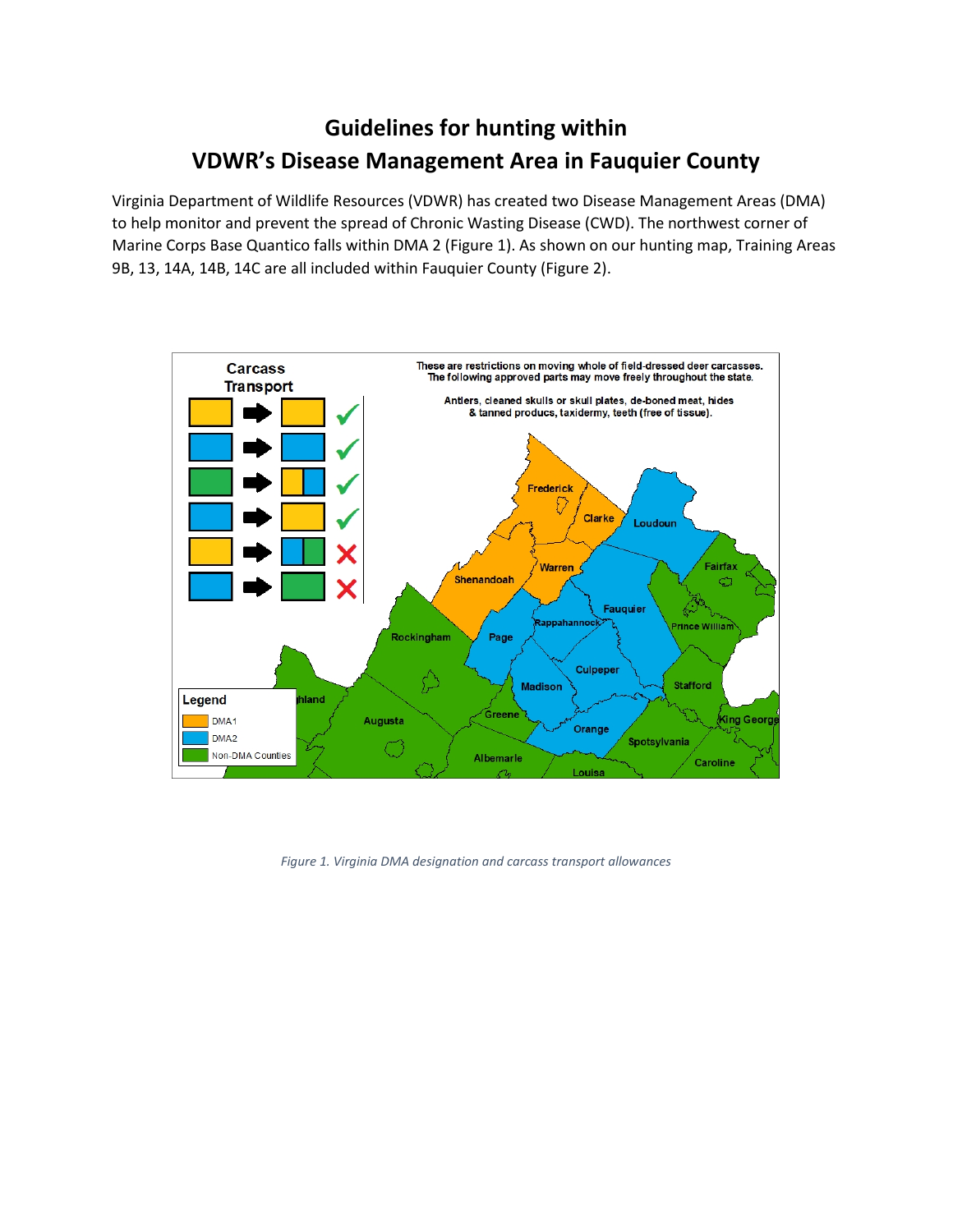

*Figure 2. Training Areas within DMA2 in Fauquier County*

The following restrictions apply when hunting the above areas:

- Harvested deer can be field dressed (body cavity emptied) in the field as normal
- All deer are brought to the Game Check Station (GCS) and checked in as normal

If you plan to process the deer yourself:

- 1. You may leave the deer in the reefer for up to 72 hours.
- 2. You MUST process the deer at the Skinning Shed located behind the GCS (see exceptions below)
- 3. You may only take with you\*:
	- a. boned out meat
	- b. quartered parts with no part of spinal column or head attached
	- c. hides/capes without head
	- d. clean skulls (no meat/tissue attached) and skull plates with/without antlers
	- e. antlers with no meat/tissue attached, and upper canine teeth *\*(see Figure 1 for a VDWR provided diagram on allowance of transporting deer parts)*
- 4. We will provide you with two heavy-duty trash bags to bag carcass parts; we will obtain possession of them for proper disposal.
- 5. After the carcass is bagged and all surfaces that the deer touched have been hosed off (table, gambrel, etc.), we will provide you with a 40% bleach solution in a spray bottle to sanitize everything. This solution must sit on the table for 5 minutes before being rinsed off.